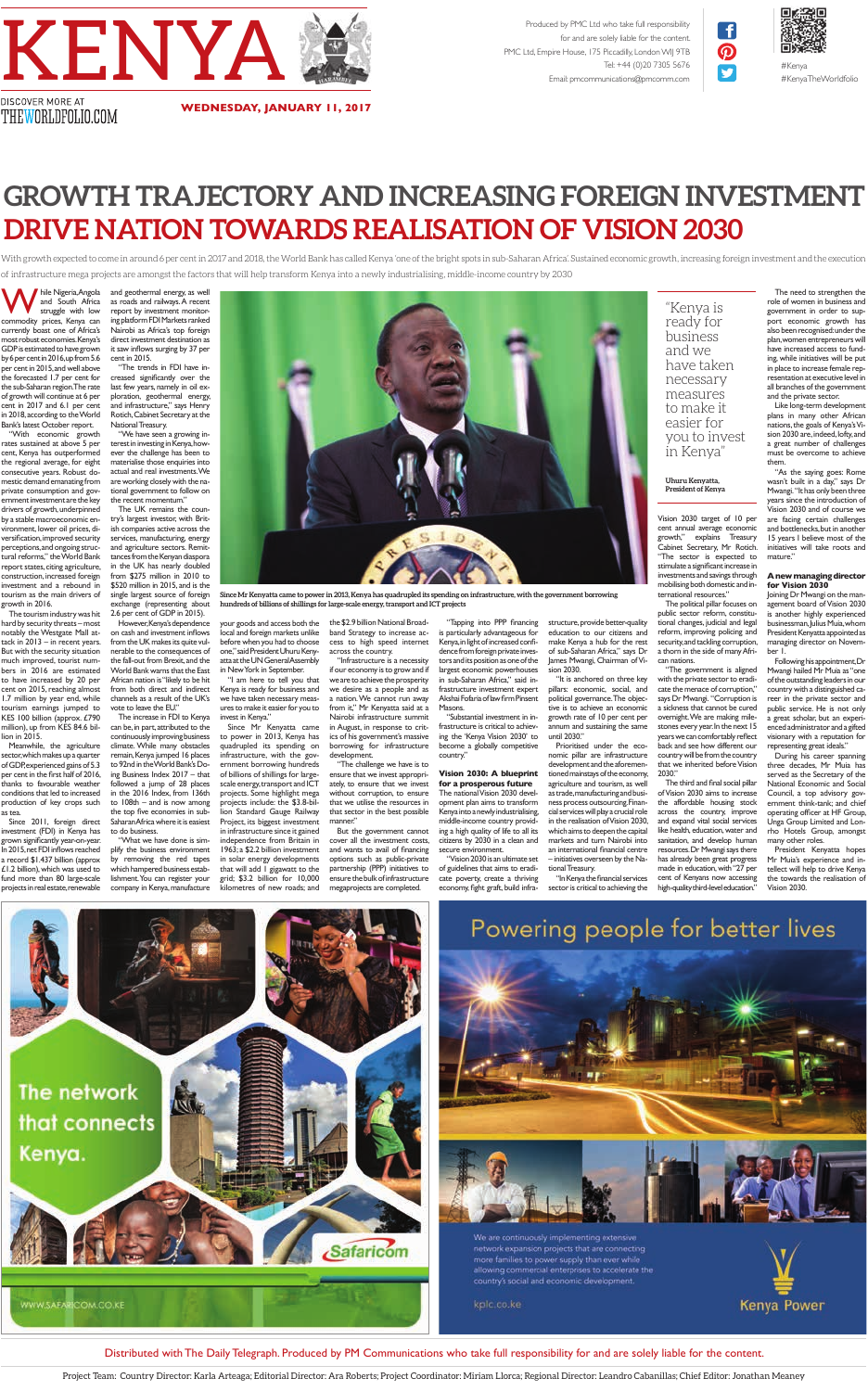With Kenya consoli-<br>tic financial sector<br>through ambitious govern dating its domestic fnancial sector through ambitious government and private initiatives, the country is also working to establish itself as a regional fnancial hub.

Kenyan fnancial authorities and leading private banking executives argue that the country is the logical choice for this task as it is already the most important fnancial centre for the six-member East African Community (EAC) which groups Kenya, Burundi, Rwanda, South Sudan, Tanzania and Uganda. "Within the EAC, the f-

nance sector has been growing at a rapid rate, with Kenya playing a leading role as an important fnancial hub for our neighbours," explains Cabinet Secretary of the National Treasury Henry Rotich. "You will fnd most Kenyan banks are present in the neighbouring countries and some have even extended their wings beyond the EAC region."

"A dynamic and efficient fnancial industry provides key pillars to spur economic growth by mobilising and pooling savings; monitoring investments and exerting corporate governance; easing trading, diversifcation and risk management; and making possible the exchange of goods and services," Mr Rotich says.

hauls the VAT agent system, extends the period to carry forward tax losses from five years to two years and introduces tax reductions and tax rebate schemes for a number of industries.

Analysts point out that in Kenya the fnancial services sector is critical to achieving the country's Vision 2030 target of 10 per cent annual economic growth while its EAC partners see it as vital to their own poverty reduction goals.

Like other Kenyan financial institutions, the CMA has garnered praise for its performance and was voted the most innovative capital markets regulator in Africa. Mandated with both regulating and developing orderly, fair and efficient capital markets in Kenya with the view to promoting market integrity and investor confdence, the CMA has been lauded by Africa Investor, an investment and communication group.

In a major step towards these lofty aspirations, the government passed the Finance Act 2015, which introduces a broad range of modifcations, such as the exemption of capital gains arising from the transfer of shares traded on an exchange licensed by the Capital Markets Authority (CMA). Among many other changes, it also establishes a new regime for rental income, over-

According to the World Bank, Kenya has the thirdlargest fnancial sector in sub-Saharan Africa, but has cautioned that further reforms are needed for the country to reach its full potential. In a gesture of support, the international lender approved in May a \$37 million credit line for the country's fnancial sector to strengthen the institutional, regulatory and legal environment.

This flurry of measures seals the authorities' commitment to ensuring Kenya's future role as a major fnancial centre while the banking industry is also playing its part through domestic and regional expansion, offering new products such as Islamic banking and introducing innovative methods to streamline operations and offer new banking opportunities to potential depositors.

Meanwhile the government is adopting fresh measures to further boost the business community as the economies of the country and its neighbours grow, says Capital Markets Authority chief executive Paul Muthaura.

"First and foremost, we have introduced the new Companies Act that revolutionises and modernises the framework for company operations, public listing procedures and directors' responsibilities. It also establishes much more explicit liability and responsibility for corporate governance and risk management for the board of directors,' he explains.

Complimenting the act is the new Corporate Governance Code for Public Listed Companies that was benchmarked against similar codes

![](_page_1_Picture_49.jpeg)

in the United Kingdom, South Africa and India.

"We are very confdent that the framework will put us on par with any other fnancial centres, whether regionally or internationally, when it comes to transparency, accountability and clear allocation of responsibility at board level," Mr Muthaura says. Exciting changes are also underway at the Nairobi Se-

curities Exchange (NSE) which currently has 66 listed securities with a market capitalization of close to around KES 2 trillion (approx. £15.5 billion).

"For any market to work effectively and have enhanced liquidity, it must have mechanisms to execute short sales," notes NSE chief executive Geoffrey Odundo. "And the NSE is working with various stakeholders to develop a comprehensive framework and requisite regulations to enable market makers, short sellers and stock lenders to operate in the domestic capital market." In 2016 the exchange launched the Derivatives Market and Exchange Traded Funds and a mobile-based retail bond

![](_page_1_Picture_14.jpeg)

the Sustainable Stock Exchanges Initiative, the NES is also working closely with multilateral partners and others to launch alternative green products such as green bonds and a carbon trading segment. "We expect listings to occur

Last year, Co-operative Bank secured a long-term \$105 million loan with the International Finance Corporation (IFC), to support lending to small and medium-sized businesses, women entrepreneurs and the housing sector.

on our traditional equity and bond segments," Mr Odundo adds. "We have begun the upgrade of our automated trading system, which will enhance our capability to support the trading of these products."

These moves are attracting the attention of the world's major fnancial players, which are already impressed with the

But it is not just the Kenyan market where Equity is breaking new ground. Its operations have spread beyond the country's borders and now the bank is active in South Sudan, Uganda, Rwanda, Tanzania and DR Congo, which bodes well for the bank playing a role in Kenya's aspirations to become a fnancial powerhouse as part of the Vision 2030 plan, of which Dr Mwangi is the chairman. "One of the deliverables of Vision 2030 is to make Nai-

performance and the future of the Kenyan economy, notes Joshua Oigara, the Chairman and Chair of the Governing Council of the Kenya Bankers Association and CEO and Managing Director of Kenya Commercial Bank (KCB) Group.

dubbed the "M-Akiba Bond", a unique innovation that will facilitate the rapid mobilisation of domestic savings, placing Kenya on the fast track to achieve the United Nations' Sustainable most sophisticated on the

"Kenya's economy is very resilient in comparison to other African economies because we are not dependent on a single sector like so many others," he says. "Our economy has long been one of the most diversifed in Africa, based on traditional sectors like agriculture, ICT, fnance, tourism and the skills and services industries."

Mr Oigara recalls the recent downturn in foreign investment due to security concerns, which especially hit Kenya's lucrative tourism industry, but he claims that the good times are coming back.

"Kenya went through some turbulent times when European and US investors cut back, there were travel advisories for the country, etc," he says. "However, the table is turning and we are already seeing some of those key investors coming back. In fact, if you look at the US investment flows, we are the second largest in the continent after Egypt."

Kenya's banking sector will, of course, be a major player in channelling investments and the KCB chief is excited about a wide range of big-ticket infrastructure schemes over the next several years which will aid the country in achieving its vast potential.

"We are seeing big projects taking place such as geothermal, solar and wind energy, along with new roads, energy pipelines and transportation links. Banks in Kenya are very proactive and are the nerve centre for investment to enable all of this," he says.

On a small scale, Mr. Oigara emphasizes that the Kenyan banking system enjoys a sterling reputation as being the

## **Kenya it pays to follow** your instincts

**When investing in** 

![](_page_1_Picture_63.jpeg)

We know the elephant for its strength. But animals know the elephant for what we don't see: its memory and wisdom. So well-known is its ability to survive the harshest of conditions that other animals have been known to follow it so as to survive. From humble beginnings and through the toughest of economic times, The Co-operative Bank has prevailed and thrived to become one of the largest and most profitable banks in East Africa.

The elephant has been our symbol to remind us not just of what is easy to see, our strength, but of what we can't see: our memory of how far we have come. Yet this is also a new beginning... As we chart new horizons beyond Kenya to the rest of Africa, we remain faithful to the values that have brought us this far: prudent with risk and keen on return. Invest in the Co-operative Bank.

![](_page_1_Picture_66.jpeg)

continent after South Africa and is number one in leveraging technology and mobile solutions within the fnancial sector. One local bank which has

racked up an impressive record in introducing mobile technology to ease transactions and other key services for its customer base is Co-operative Bank of Kenya, founded 40 years ago and now one of the fve largest fnancial institutions in the country.

"We are also the largest co-operative bank in Africa supported by the largest cooperative sector in the continent," explains Group Managing Director and CEO, Dr Gideon Muriuki. "Kenya has 12,000 co-operative societies with 5,000 of those savings and credit cooperatives, so that makes virtually every member of society a member of one of these fnancial cooperatives."

Since its beginning serving the co-operative sector, the bank has become a truly universal bank offering the entire range of fnancial services and products including insurance, stock brokering and corporate banking.

In 2015, Co-Operative Bank reported after-tax proft of \$115 million, a 46 per cent increase over the fgure for the previous fnancial year, putting the bank well ahead of its peers in terms of proft growth.

The impressive increase came a year after the bank brought global consulting firm McKinsey on board and launched its Soaring Eagle Transformation Project aimed at improving efficiencies, managing costs and increasing frontline productivity.

"We have also prioritised our big outreach effort," Dr Muriuki says, "and now we have 150 branches serving 5.9 million customers who have accounts with us."

Around half that number have signed up for the bank's mobile banking platform called MCo-op Cash, allowing depositors to access a variety of banking, money transfer and payment services. The mobile service is part and parcel of Co-Operative Bank's investment in customer delivery platforms aimed at becoming more responsive to depositor needs.

"Whereas customers would take up to 45 minutes to be served in our branches, they are now getting their business done in just five minutes," Dr Muriuki says. "We have enabled our customer interaction at alternative channels, notably mobile banking and agency banking, and today only 25 per cent

of our customer transactions are done at branches."

"At our bank, we believe in empowering the millions of people in rural areas which is a very similar ethos to what the IFC stands for," Dr Muriuki explains.

"We are an institution for creating wealth for our shareholders but also for empowering the common man by providing cheap fnancing and capacity building with the cooperative societies to enhance their competitiveness in handling and investing money."

"The long and short of all of this," he concludes, "is that as a business we had very humble beginnings started by smallholder farmers and so we remain steadfast to our founding principles of supporting the interest of the majority."

Change is also the driving mantra at Equity Bank whose managing director and CEO, Dr James Mwangi, says that the institution pioneered new paths which proved successful for the local sector.

"In fact, Equity is a creation of innovation as our frst step was to move to a high-volume, low-cost business model," he recalls. "This really disrupted the Kenyan banking industry, which prior to our entry into the market, was high-margin, low-volume. Suddenly, the unbanked became bankable and that led us to become home to more than 50 per cent of all of the bank accounts in the country to this day."

robi a fnancial hub for Africa," he argues, "and we have the necessary ingredients to make that happen, such as strong fnancial inclusion, well-educated human resources in the sector, an evolving regulatory framework and the political will needed for the transformation."

So further changes to strengthen the sector are certainly in store. For example, some analysts argue that Kenya is overbanked with a high ratio of institutions in comparison with the population and have called for consolidation among smaller banks.

In backing their argument for this move, they point out that the country has around 43 commercial banks to offer services to 44 million people. This compares with other major African nations such as Nigeria, which has 22 banks serving 180 million people, or South Africa with 19 banks for a population of 55 million. But come what may, it is clear the Kenyan fnancial sector has arrived and will soon become a force to be reckoned with as Africa steps forward to take its rightful place in the globalised world.

www.co-apbank.co.ke

# Nairobi plans to become Africa's financial epicentre

As part of the Vision 2030 plan, the government sees Nairobi becoming the continent's financial hub – an aspiration which will be supported by an already robust and expanding financial sector, a strong and diversified economy, and evolving regulatory framework

> "We are very confident that the framework will put us on par with any other financial centres, whether regionally or internationally" **Paul Muthaura, Chief**

**Executive, Capital Markets Authority**

"We have also prioritised our big out-

reach effort, and now we have 150 branches serving 5.9 million customers who

have

accounts with us"

**Dr Gideon Muriuki, Group Managing Director and CEO, Co-operative Bank** 

**of Kenya**

"Within the EAC, the finance sector has been growing at a rapid rate with Kenya playing a leading role, as an important financial hub for our neighbours" **Henry Rotich, Cabinet Secretary of the National** 

**Treasury**

"One of the deliverables of Vision 2030 is to make Nairobi a financial hub for Africa, and we have the necessary ingredients to make that happen"

**Dr James Mwangi, Managing Director and CEO, Equity Bank**

![](_page_1_Picture_10.jpeg)

**Analysts point out that in Kenya the financial services sector is critical to achieving the country's Vision 2030 target of 10 per cent annual economic growth**

![](_page_1_Picture_12.jpeg)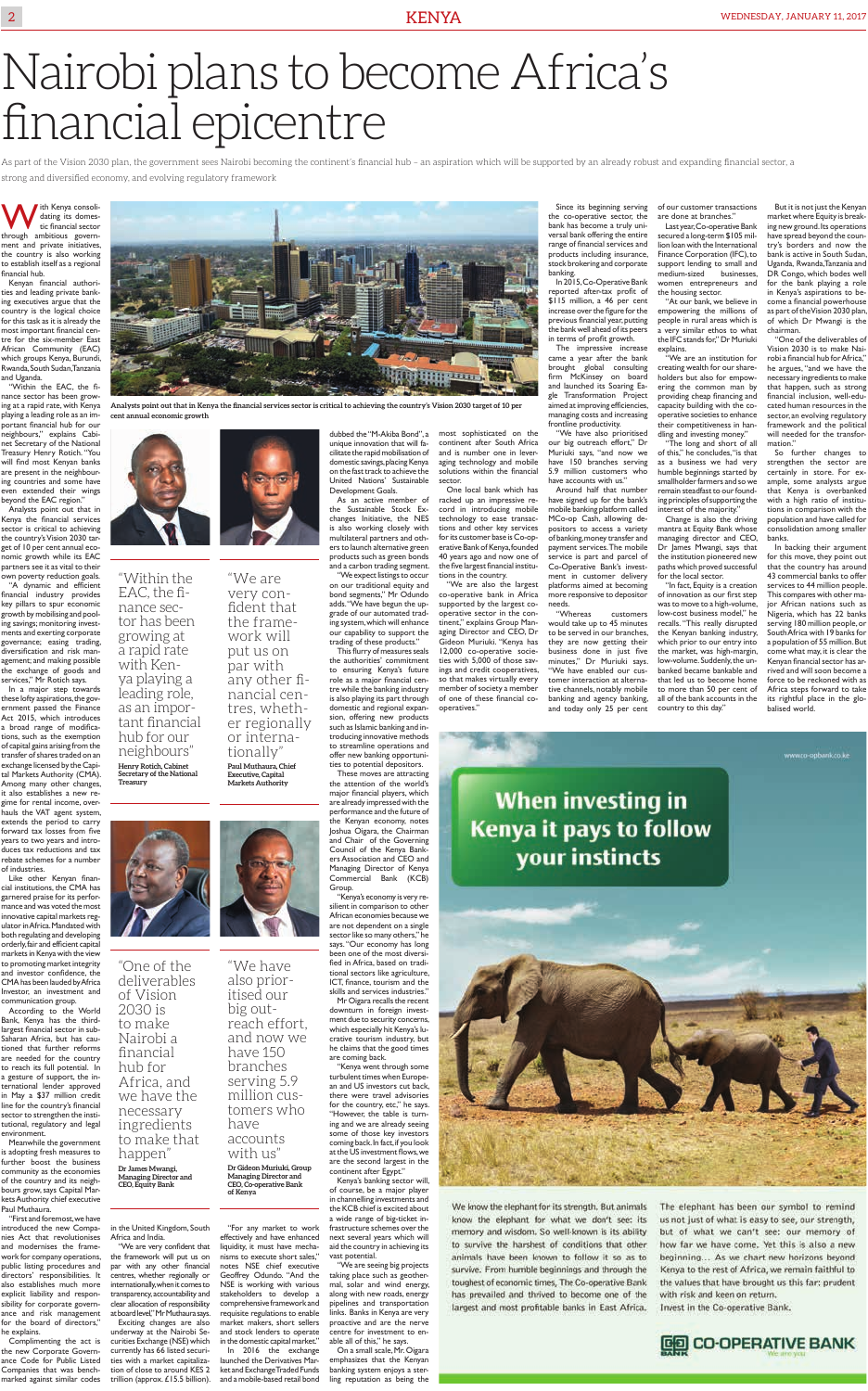# development of smart economy The \$600 million Last Mile Connectivity Project aims to bring electricity to 100 per cent of the

enya needs power<br>to realise its Vision<br>for 2030, by which<br>time demand for electric to realise its Vision for 2030, by which time demand for electricity is forecasted to rise to 15,000 megawatts (MW). With the East African country's installed capacity currently standing at close to around 2,400 MW, major investments are needed in the coming years to ensure that rising demand for power can be met and development aspirations set out in the government's Vision 2030 Following several delays, the landmark Last Mile Connectivity Project (LMCP) was fnally launched in April

plan are achieved.

in Nandi County. The LMCP – which has so far received fnancing totalling more than \$600 million from several donors including the European Investment Bank, the African Development Bank (AfDB) and the World Bank – aims to increase electricity access to 70 per cent of the population by 2017, before bringing universal access in 2020, by maximizing the utilization of over 45,000 existing distribution transformers spread across the country.

The plan is ambitious but certainly achievable for a government that since coming to power in 2013 has increased generation capacity by 663 MW and access from 27 per cent to 54 per cent of the population, according to Dr Ben Chumo, Managing Director and CEO of Kenya Power (KP). With close to 4.5 million customers, the Nairobi Stock Exchange-listed utility owns and operates most of the electricity transmission and distribution system in Kenya.

One of the government's main priorities is expanding access to low-income households and small businesses, a key priority of Vision 2030. But of course increasing access to the grid is futile, if connecting to the grid is too costly for end users, particularly for lowincome households in rural areas. Up to 2013, the cost for a homeowner to connect to the grid was KES 35,000, or around £270, a relatively large sum for many Kenyans. "Through agreements with AfDB and other international organizations the government has managed to reduce the cost, where we subsidise KES 85,000 and households are paying KES 15,000, which already is a massive decrease from the KES 35,000," says Dr Chumo, who adds that KP is currently connecting around 3,000 new customers to the grid each day.

岩野

"This particular Last Mile

With virtually zero investments in renewable energies up to 2009, Kenya is now one of the largest investors in renewables in the developing world; and in 2015 was ranked amongst the top 10 emerging markets that have made signifcant investments in renewable energy in a report by Bloomberg New Energy Finance. Kenya, which placed sixth, was one of three African countries on the list, joining South Africa (fourth) and Uganda (ninth).

is going to be a phenomenon situation because with only KES 15,000, everybody will be able to afford an electricity connection. In fact under phase 1 we are going to take advantage of 5,320 transformers to connect 314,000 households. Each household has 5.5 people. Multiply by 5.5 people that will be about 1.5 million Kenyans having access. Then we shall repeat the same thing on phase 2 of the project. By the time we're done, you can see access going towards 92 per cent in a very short time."

According to Dr Chumo, the cost of electricity itself has also come down rapidly, from KES 7.22 to KES 2.31 per kilowatt per hour.

From policing to banking, education and farming, information and communication technologies are transforming Population by 2020 lives and the economy, while also enhancing Kenya's attractiveness as an investment destinationw

> The LMCP is being supported by another KP initiative, the Kenya Electricity Modernisation Project (KEMP). Almost completely funded by the World Bank, the \$260 million KEMP aims to improve reliability of electricity service, by building new and upgrading existing power infrastructure.

The first decade of the 21st century<br>alone, ICT was re-<br>sponsible for the growth of of the 21st century sponsible for the growth of approximately one-quarter of Kenya's GDP, and today, Kenya has been ranked among the top five African countries with the fastest growth in telecommunication, infrastructure and mobile money innovations. At the core of this growth has been the mobile revolution which the country has seen, and which has led it to reach 82.6 per cent mobile penetration.

> Along with increasing capacity, expanding access and bringing down costs, improving reliability will help to end the blackouts that stifle output of businesses and enhance the attractiveness of Kenya as an investment destination for foreign companies.

"The application of Information and Communications Technology will defnitely enhance command and control," says Joe Mucheru, Cabinet Secretary of the MoICT. "It will allow us to play a very important role in tackling some of the contemporary challenges we face in Kenya."

"We have made it our priority to upgrade infrastructure so there are no shortages and power cuts. The reliability over the last three years has increased drastically in both urban and non-urban areas," says Dr Chumo.

"Looking at the reliability of supplies and reduced cost of electricity, investors should be looking at this as an opportunity to invest in the country because unlike other sub-Saharan countries we are improving rapidly, and in a few years' time it will be too late. Why not

the infrastructure during the first year, the Kenyan government has an arrangement with Safaricom, which has provided a KES 14.9 billion (approx. £115 million)

grow with us, rather than face stiff competition in a few years time when it is too late."

#### **World leader in renewable energy**

What is also admirable visà-vis Kenya's progress in the development of the power sector is its use of renewable energy resources. Of its aggregate of around 2,400 MW of installed capacity, more than 600 MW is coming from geothermal energy sources and more than 800 MW from hydro power, according to a report by KP. Kenya is Africa's largest producer of geothermal power; and possesses 40 per cent of the continent's 15,000 MW of geothermal potential.

"Today, the future of Africa holds more promise and opportunity than ever before," states Dr Chumo.

"While many African countries are rapidly urbanising, sub-Saharan economies understand very clearly that we must continue to invest to meet the goal of doubling access to power. Distributed generation using renewable energy sources must also play an important role in the future of power generation. From solar to hydropower, geothermal, wind and natural gas, we have the tools to increase access to power while realising a cleaner energy future. Kenya is a great example."

At the heart of

## **East & Central<br>Africa's** opportunities

We have spread our footprint across 6 countries and leveraged technology to innovate banking services to become closer, more convenient and solution-oriented to every one of our over 10 million customers.

![](_page_2_Picture_45.jpeg)

Contact any of our offices, we are regionally intergrated and we will be glad to be of assistance.

**Equity Bank Uganda: Equity Bank Tanzania: Equity Bank Kenya:** 

info@equitybank.co.ug info@equitybank.co.tz info@equitybank.co.ke

**Equity Bank Rwanda: Pro-Credit Bank (DRC)** 

info-rwanda@equitybank.co.rw Equity Bank South Sudan: info-southsudan@equitybank.co.ke mail@procreditbank.cd

![](_page_2_Picture_51.jpeg)

**EXECUTE ARE ARE ARE ARE ARE ARE ARE ARE ARE** Equity Bank (Kenya) Limited is regulated by the Central Bank of Kenya

![](_page_2_Picture_53.jpeg)

Over thirty years' experience in Kenya's industrial and economic development

![](_page_2_Picture_55.jpeg)

www.sameer-group.com

**Sameer Business Park** state of the art<br>facilities

**Building Africa's** digital future

"Looking at the reliability of supplies and reduced cost of electricity, investors should be looking at this as an opportunity to invest in the country" **Dr Ben Chumo, Managing Director & CEO, Kenya Power**

Platforms such as M-pesa – a mobile phone-based money transfer, fnancing and microfnancing service – are transforming lives and different sectors of the economy, from fnance to health, education, and agriculture. Well aware of the importance of mobile, the Kenyan government is also leveraging ICT technology to distribute information and boost security efforts following terrorist threats and attacks.

Following a spate of terrorist threats, the general safety of cities such as Nairobi and Mombasa was compromised, though an ambitious CCTV project between leading Kenyan telecoms company Safaricom and the

surveillance, detect any security incidents, and help direct police response and monitor the flow of people and traffic, especially in town centres. "The technology will help the public gain trust for police to fght crime," he says.

Kenyan police force launched in 2015 is making a difference. "National security is a priority mitment and passion to help nurture a vibrant ICT-powered economy."

not only for the government but also for the private sector," says Safaricom CEO, Bob Collymore. In exchange for free use of Following suit with Kenya's National ICT Master Plan, the government has established three main pillars for guiding the development of the ICT

Safaricom has trained more than 10,000 officers in maintaining and operating the system and equipped them with walkie-talkies with cameras to take pictures at crime scenes for assessment and evidence. The pictures can be sent in real-time to the command and control centre, which has greatly improved accuracy and response times. "Corruption and crime undermines fair competition, distorts development priorities and impedes long-term foreign and domestic investment," says Mr Collymore. "A thriving economy is clearly important to a company like ours, and it's not

national surveillance, communication and control system that links all security agencies, making it easy to share information and direct operations. Broad in scope, the project involved connecting 195 police stations in Nairobi and Mombasa to high-speed (4G) Internet to ease communication. Mr Collymore explains that the system enables security personnel to monitor areas under government is aiming to make public services more accessible by using e-government initiatives such as online business licensing, tax return submissions and applications. This objective is being pushed in tandem with the goal of getting 90 per cent of Kenyans to access at least some public services via the internet by 2017. In order to facilitate its projects,

ICT as a driver of industry.

going to thrive if you have security threats every week." Safaricom has been at the helm of Kenya's ICT push. According to Mr Collymore, mobile has created new possibilities for the country by transforming entire societies and reshaping the economy in more ways than any other technology since independence. "Innovation is part of Safaricom's DNA," he says. "We have a long-standing comalso seen increased ICT traction. The government recently spent around £190 million to provide more than 1.2 million laptops to the approximately 24,000 primary schools across Kenya. Furthermore, ICT has allowed school-age children access to a more affordable, expansive range of content, not to mention the potential of expanding access to online education for children who live far from schools.

the Kenyan government has also made an effort to standardise e-government communication services and to market Kenya as a hub for ICT investment. Already, companies such as Nokia and IBM are active in the Kenyan ICT market. They've established regional development centres in Nairobi, which has been gaining fame as a hotbed of ICT innovation thanks to Konza Techno City, a £10 billion project also known as 'Silicon Savannah'. Spread over 20 square kilometres, just 70 kilometres south-east of Nairobi, the area will house science and technology parks, educational facilities, hotels and residences. The first of its four phases is expected to be complete by 2017 and government forecasts indicate that it will create 20,000 jobs. Kenya's education sector has

![](_page_2_Picture_4.jpeg)

sector. They include: using ICT to enhance public value, develop ICT businesses, and strengthen As part of the frst pillar, the In terms of fnancial inclusion, the help of ICT has made a signifcant impact on bringing two out of three adult Kenyans into the formal fnancial ecosystem. Through the rapid growth of platforms like M-pesa, the business models of most of Kenya's fnancial institutions have shifted, and mobile money agents now represent three-quarters of the total fnancial access points in Kenya.

In the health sector, ICT has been used to grant greater health-related information to the public and improve its access to quality healthcare. The procurement and distribution of medicine and supplies has also been improved, as has the attention and care given to pre and post-partum mothers.

From an agricultural perspective, the use of mobile technology has also been fruitful. Better informed as to how to increase yields and access new markets, farmers are using new technologies such as iCow, a mobile-phone app invented in Kenya and developed in partnership with Safaricom, which gives farmers access to agricultural information services aimed to help them learn about better farming methods and increase productivity.

Still, for as much promise as it shows, ICT development faces many challenges and insufficient infrastructure has been the biggest constraint to continued expansion and to help boost fnancing for new infrastructure, increase the number of trained employees with the skills needed to serve in the ICTrelated workforce and manage the ever-present challenge of IT security, the Kenyan government launched the \$2.9 billion National Broadband Strategy (NBS); a joint product of the MoICT and the Communications Commission of Kenya, the sector's regulator. More than half of the NBS's budget is allocated to building infrastructure, with the balance directed towards capacity building and content development.

### ICT innovations support and  $|$  Last Mile to power Kenya's ambitions

![](_page_2_Picture_23.jpeg)

**Bob Collymore, CEO, Safaricom**